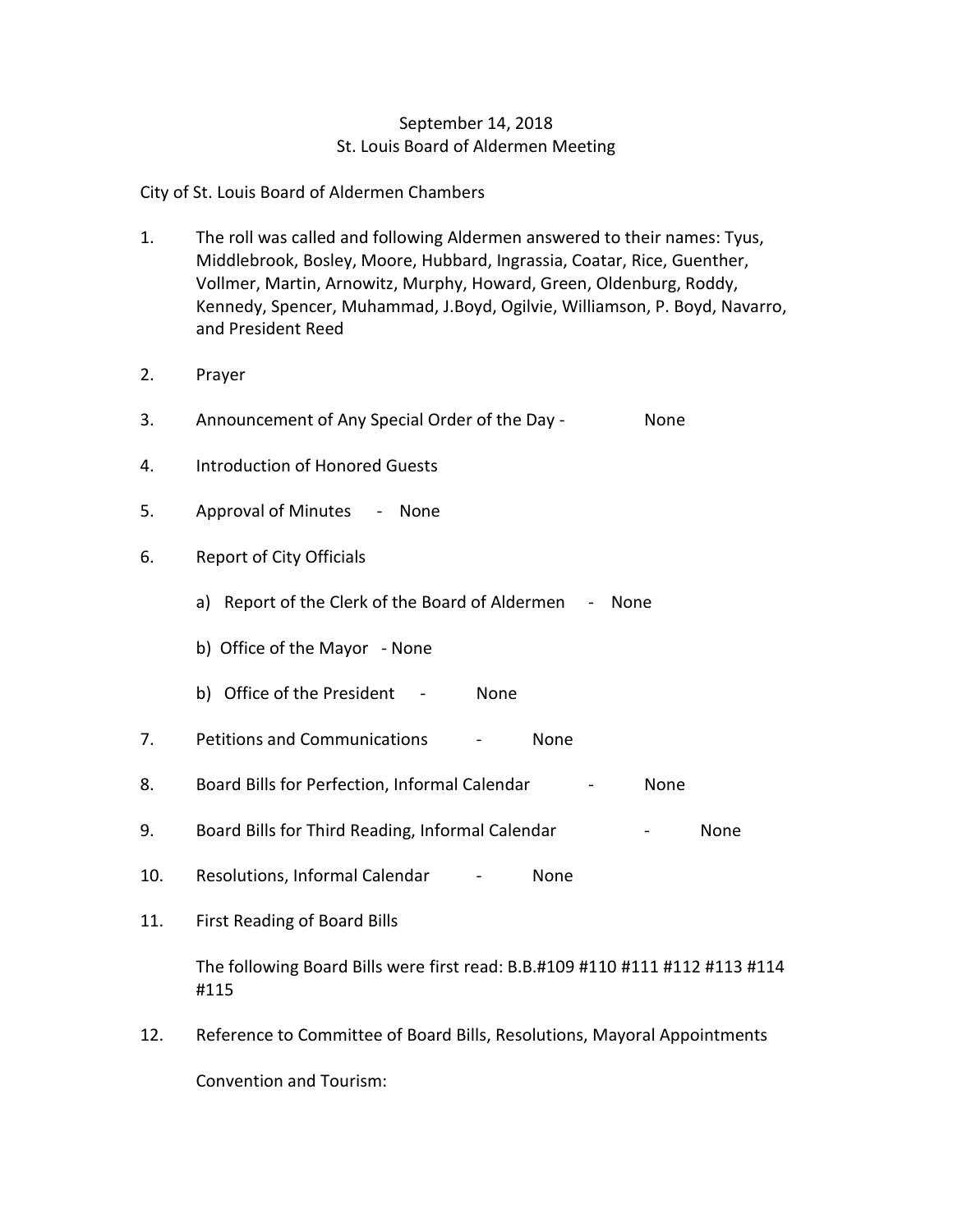Engrossment, Rules and Resolutions:

Health and Human Services:

Housing, Urban Development and Zoning: B.B. #111

Legislation:

Neighborhood Development: #113-#114-#115

Parks and Environmental Matters:

Personnel and Administration:

Public Employees:

Public Safety: B.B. #109

Public Utilities:

Streets, Traffic and Refuse: B.B. #112

Transportation and Commerce:

Ways and Means: Res. #110

13. Second Reading and Report of Standing Committees

The following Board Bills were reported out of the: Legislation Committee – BB#73AA Health Human Services - BB#100 Housing Urban Development & Zoning - BB#103

14. Report of Special Committees - None

15. Perfection Consent Calendar - None

16. Board Bills for Perfection **Falls** - None

17. Third Reading Consent Calendar - None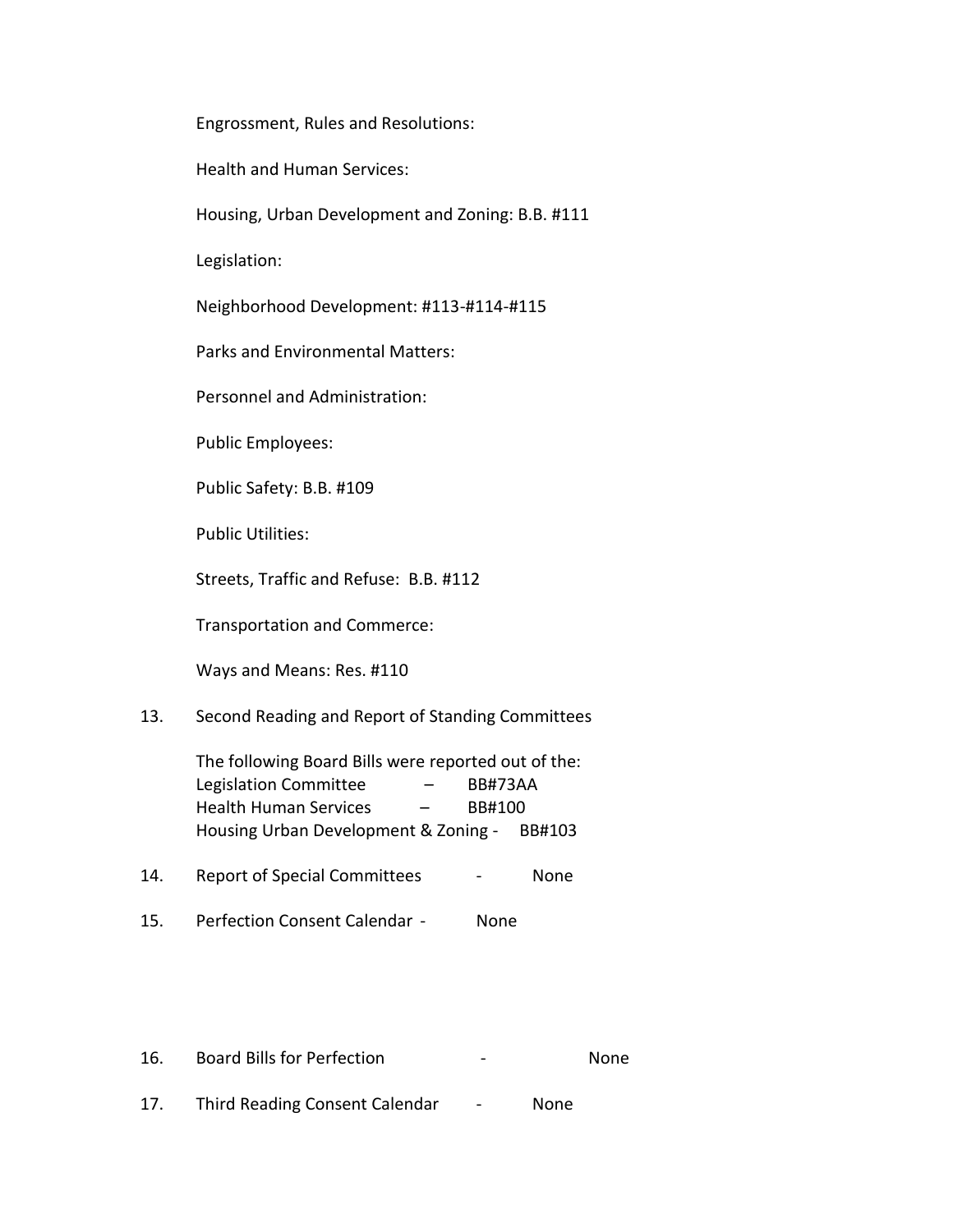18. Third Reading / Report of Engrossment and Final Passage - BB #92AA Alderwoman Navarro moved to pass BB#92AA. Motion was seconded by Alderman Arnowitz, and carried by the following vote:

## 25 Ayes 0 Noes

Tyus, Middlebrook, Moore, Hubbard, Ingrassia, Coatar, Rice, Guenther, Vollmer, Martin, Arnowitz, Murphy, Howard, Green, Oldenburg, Roddy, Kennedy, Spencer, Muhummad, Boyd, Ogilvie, Williamson, Boyd, Navarro, and President Reed.

- 19. Report of Enrollment Committee BB# 92AA
- 20. Courtesy Resolutions Consent Calendar

Alderman Kennedy moved to adopt the Courtesy Resolution Calendar: Res #102, #105, #106, #107, #108, #109, #110, #111, #112, #113, #114, #115, #116, #117, #118, #119, #120, #121, #122, #123, #124, #125, 126, #127, #128, #130, #131, and #132.The motion was seconded by Alderman Williamson, and carried by voice vote.

21. First Reading of Resolutions -

Res. #101, #103, #104, and #129

Alderman J. Boyd moved to send Res #101 to the HUDZ committee for consideration. The motion was seconded by Alderman Coatar, and carried by vote.

Alderman Roddy moved to send Res #103 to the HUDZ committee for consideration. The motion was seconded by Alderman J. Boyd, and carried by voice vote.

Alderman Roddy moved to send Res #104 to the HUDZ committee for consideration. The motion was seconded by Alderman J. Boyd, and carried by voice vote.

Alderman Muhammad moved to send Res #129 to the Intergovernmental Affairs committee. The motion was seconded by Alderman Arnowitz.

22. Second Reading of Resolutions, Committee Reports and Adoptions